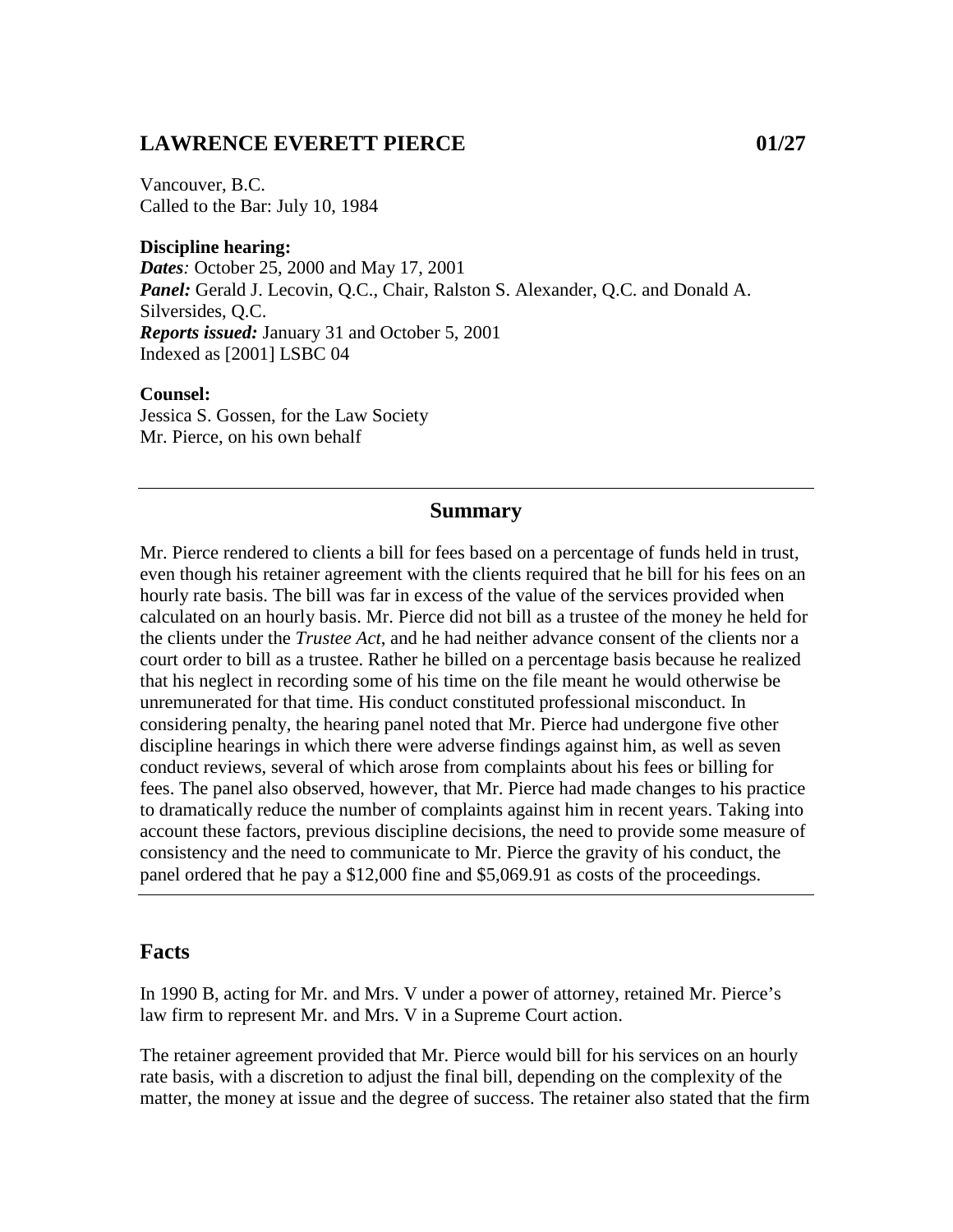normally sent interim bills to clients on a monthly or bimonthly basis and that the clients would be kept closely advised with respect to cost.

In March, 1991 the litigation was settled for \$35,000 plus accrued interest. It was agreed that the money would be held in trust pending resolution of another litigation involving Mr. and Mrs V in Greece, a further court order or agreement by the parties.

In April, 1991 Mr. Pierce deposited the settlement proceeds of \$42,109.61 in a separate trust account on behalf of Mr. and Mrs. V. He held these funds until June, 1997 pursuant to the settlement.

Between June, 1990 and December, 1992, Mr. Pierce billed the clients on an hourly basis pursuant to his retainer agreement.

During the six years he held these funds in trust, Mr. Pierce's expenditure of time and effort was modest. He rolled over the funds into new term deposits, included a record of the funds in his Form 47 report and mailed out T5 statements of investment income to the clients.

When Mr. and Mrs. V's litigation in Greece settled in 1997, their attorney instructed Mr. Pierce to disburse the trust funds, with provision made for Mr. Pierce to pay his legal fees. In June, 1997, Mr. Pierce sent a bill for \$2,838.93, plus taxes, to the attorney and Mr. and Mrs. V and withdrew these funds from trust. The bill was "*for all professional services rendered since April 1991 in connection with the deposit and investment of the original sum of \$42,109 into interest- bearing trust accounts from time to time up to and including May 1997 at the rate of one percent of the amount deposited each year."*

In May, 1999 a B.C. Supreme Court registrar disallowed this bill and awarded costs and interest to the client. Mr. Pierce subsequently refunded the clients.

While Mr. Pierce was clearly acting as trustee of his clients' funds, the hearing panel noted the terms of a trust vary. Under the *Trustee Act* a trustee's remuneration can be based on a fee that has the beneficiaries' consent or, if that consent is not forthcoming, on a fee established by the court. Mr. Pierce did not have client consent to bill on a percentage basis and he did not seek approval of the court. If he had, the court would likely have reviewed, among the relevant factors, the terms of his retainer agreement and the fact he billed for some services on an hourly basis.

In these circumstances, Mr. Pierce was fully paid for all legal services for which he recorded his time in accordance with his retainer agreement. When he distributed the trust funds, he realized that he had neglected to record some of his time on the file and, absent some imaginative action, would not be remunerated for it. For that reason, he billed on a percentage basis. Although he subsequently raised the issue of a trustee fee entitlement, this notion came to him after the improper billing and was in the nature of a reconstruction designed to cast a colour of respectability on an account that otherwise lacked that characteristic.